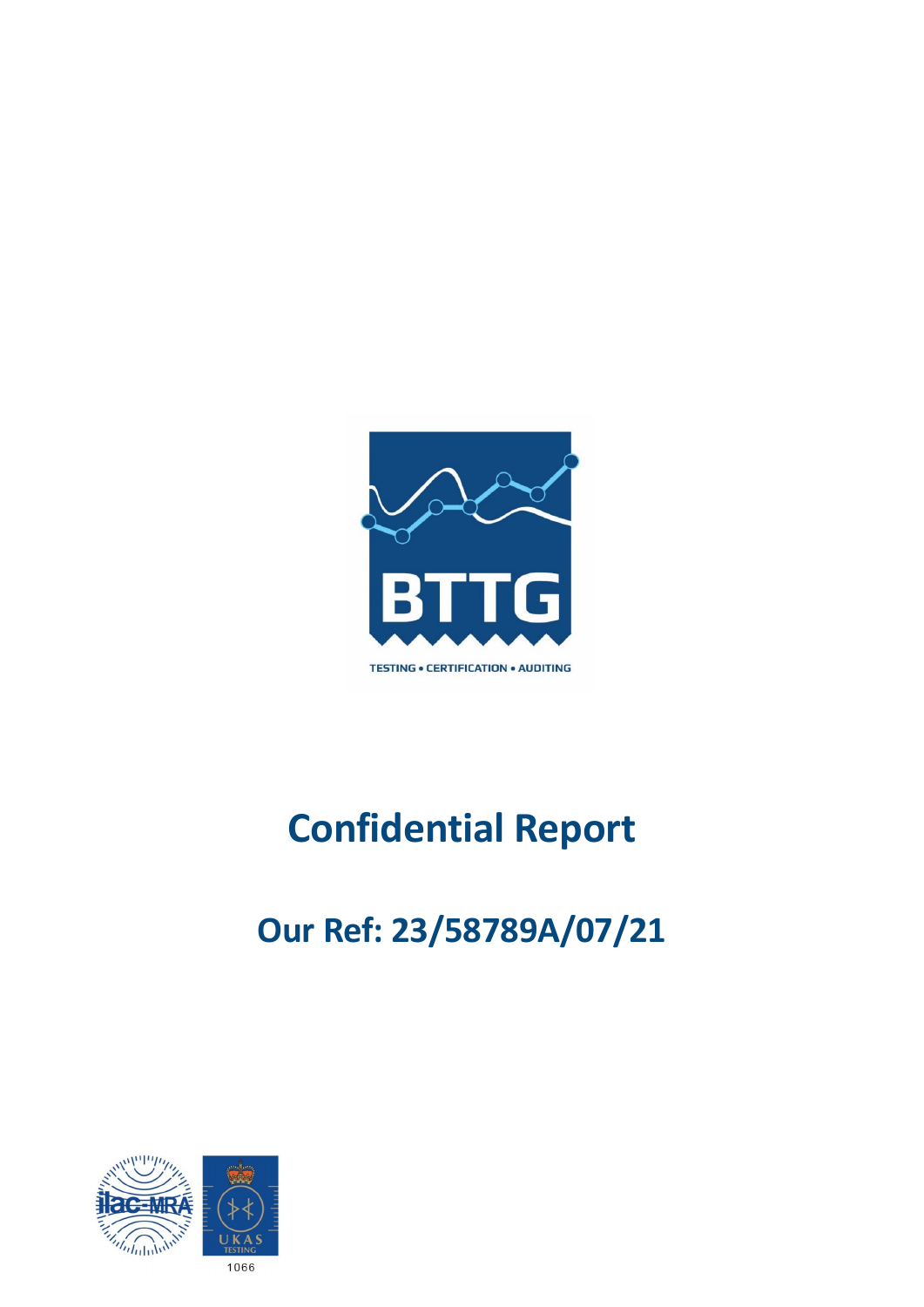

subcontracted test, UKAS accredited

\*\* subcontracted test, EN ISO/IEC 17025 accredited

not UKAS accredited

Note: This report relates only to the samples submitted and as described in the report.

Shirley® Technologies Limited. Registered Office: Wira House, West Park Ring Road, Leeds, LS16 6QL. A company registered in England & Wales with company number 04669651. VAT Number GB 816764800. BTTG™ and Shirley® are trade names of Shirley Technologies Ltd. The supply of all goods and services is subject to our standard terms of business, copies of which are available on request. Our laboratories are accredited to EN ISO/IEC 17025.

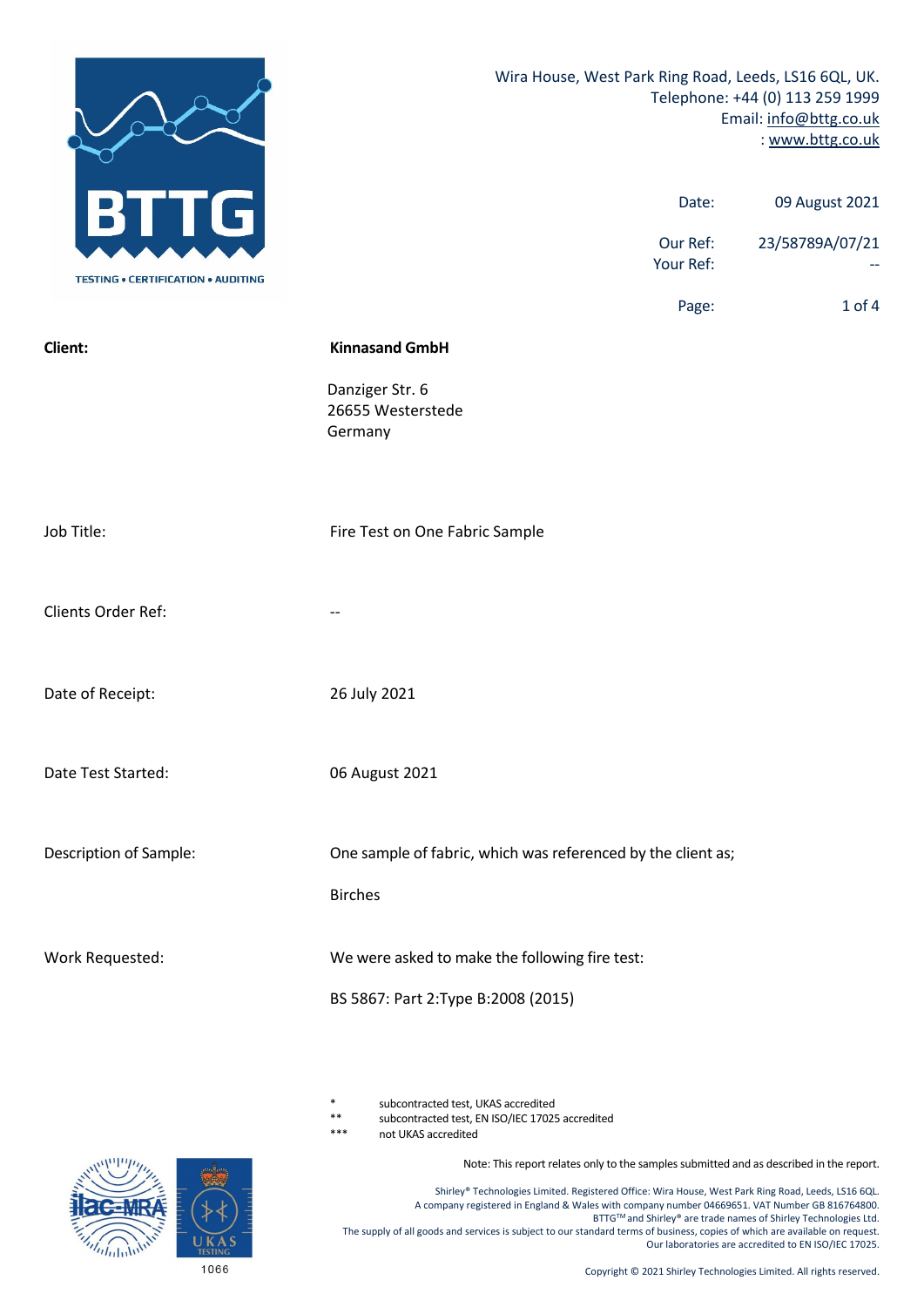

| 09 August 2021  | Date:                 |
|-----------------|-----------------------|
| 23/58789A/07/21 | Our Ref:<br>Your Ref: |
| 2 of 4          | Page:                 |

**Client: Kinnasand GmbH**

## **BS 5867: Part 2: 2008 (2015): Type B Curtains, Drapes and Blinds**

## **Conditioning**

The test specimens were conditioned for at least 24 hours in the standard atmosphere of  $65 \pm 5$  % relative humidity and  $20 \pm 2$  °C.

## **Testing as received**

Three specimens from both length and width were tested in accordance with BS EN ISO 15025:Procedure A (surface ignition):2002. The sample was tested at 21°C and 49% relative humidity.

Each specimen was subjected to an applied flame using propane and a 15 second flame application time. The results obtained (shown in the table below) were assessed according to the requirements of BS 5867:Part 2:Type B:2008 (2015).

## **Pre‐treatment**

If the fabric is a pass in the `as received` condition then the fabric is subjected a water soak procedure as specified in BS EN 1021:Annex D:2006.

## **Testing after pre‐treatment**

Three specimens, after pre-treatment, from both length and width were tested following the procedure described above.

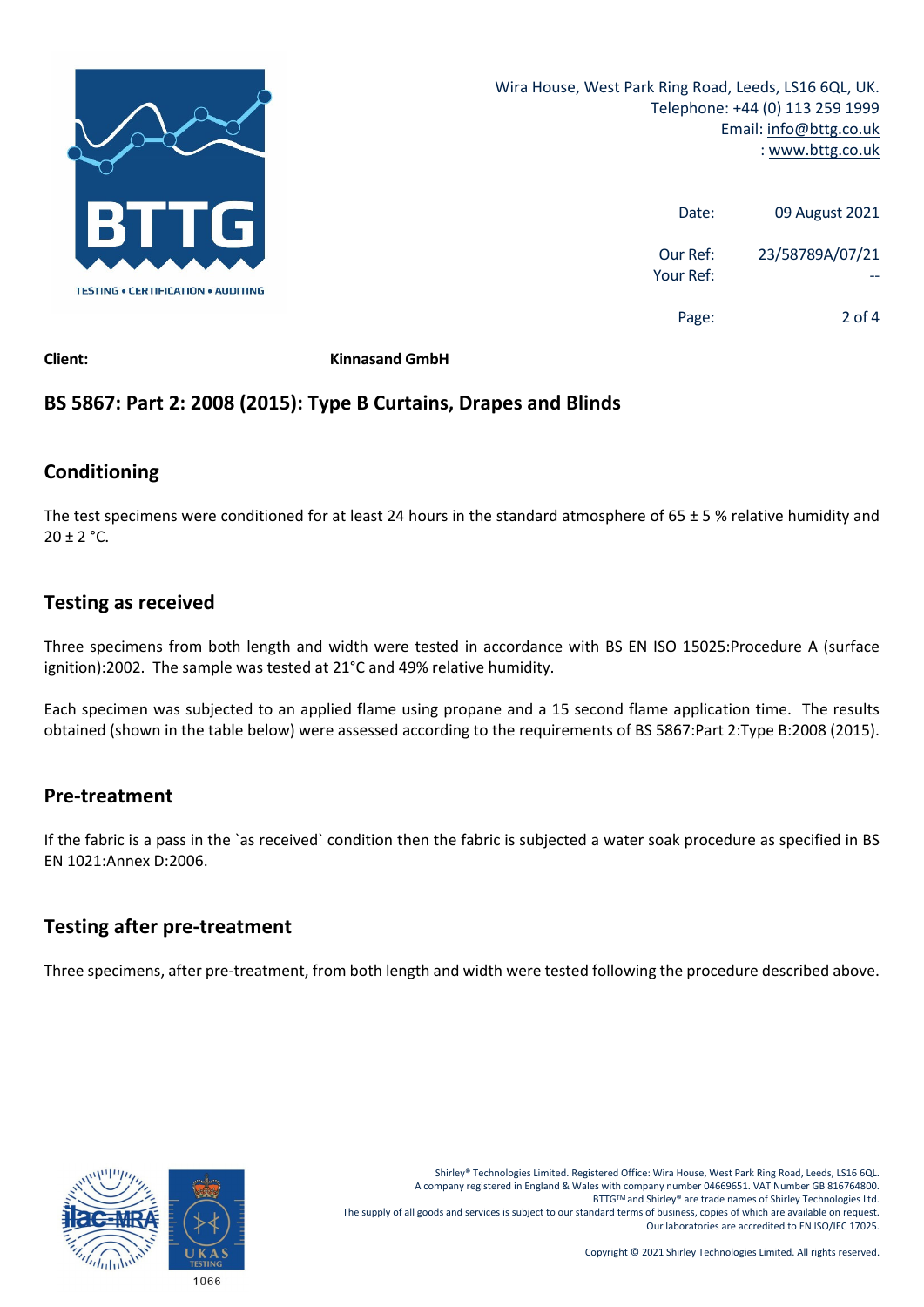

| 09 August 2021  | Date:                 |
|-----------------|-----------------------|
| 23/58789A/07/21 | Our Ref:<br>Your Ref: |
| $3$ of 4        | Page:                 |

#### **Client: Kinnasand GmbH**

## **Results ‐ Testing as Received:**

|                          | Length |    |    | Width |     |    |
|--------------------------|--------|----|----|-------|-----|----|
| Specimen No.             |        |    |    |       |     |    |
| Flame reached an edge    | No     | No | No | No    | No  | No |
| Hole reached an edge     | No     | No | No | No.   | No. | No |
| Flaming debris separated | No     | No | No | No.   | No. | No |
| Afterflame (s)           |        |    |    |       |     |    |
| Afterglow (s)            |        |    |    |       |     |    |

Requirements ‐ Any "Yes" means fail except if only one specimen fails a further 6 specimens are tested, if the second 6 specimens all pass the result is a pass.

#### **Result in 'as received': Pass**

## **Results ‐ Testing after pre‐treatment:**

|                          | Length |     |     | Width |    |    |
|--------------------------|--------|-----|-----|-------|----|----|
| Specimen No.             |        |     |     |       |    |    |
| Flame reached an edge    | No     | No  | No  | No.   | No | No |
| Hole reached an edge     | No     | No  | No. | No.   | No | No |
| Flaming debris separated | No     | No. | No  | No.   | No | No |
| Afterflame (s)           |        |     |     |       |    |    |
| Afterglow (s)            |        |     |     |       |    |    |

Requirements ‐ Any "Yes" means fail except if only one specimen fails a further 6 specimens are tested, if the second 6 specimens all pass the result is a pass.

#### **Result in `after pre‐treatment': Pass**



Shirley® Technologies Limited. Registered Office: Wira House, West Park Ring Road, Leeds, LS16 6QL. A company registered in England & Wales with company number 04669651. VAT Number GB 816764800. BTTG™ and Shirley® are trade names of Shirley Technologies Ltd. The supply of all goods and services is subject to our standard terms of business, copies of which are available on request. Our laboratories are accredited to EN ISO/IEC 17025.